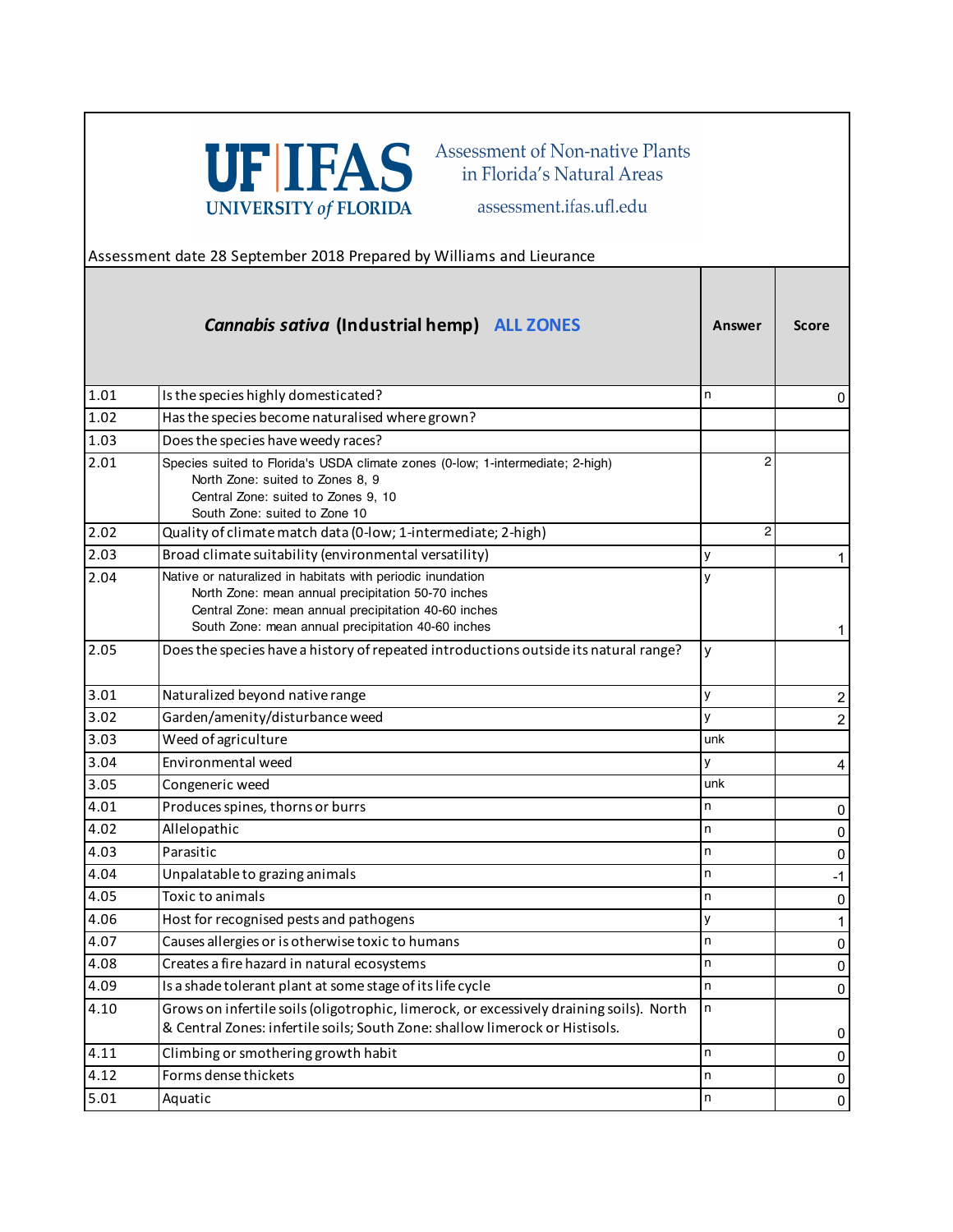| 5.02 | Grass                                                                                             | n.          | 0           |
|------|---------------------------------------------------------------------------------------------------|-------------|-------------|
| 5.03 | Nitrogen fixing woody plant<br>n                                                                  |             | $\mathbf 0$ |
| 5.04 | Geophyte                                                                                          |             | $\mathbf 0$ |
| 6.01 | Evidence of substantial reproductive failure in native habitat                                    |             | $\mathbf 0$ |
| 6.02 | Produces viable seed                                                                              |             | 1           |
| 6.03 | Hybridizes naturally<br>y                                                                         |             | 1           |
| 6.04 | Self-compatible or apomictic                                                                      | У           | 1           |
| 6.05 | Requires specialist pollinators                                                                   | n           | $\Omega$    |
| 6.06 | Reproduction by vegetative propagation                                                            | n           | $-1$        |
| 6.07 | Minimum generative time (years)                                                                   |             |             |
| 7.01 | Propagules likely to be dispersed unintentionally (plants growing in heavily<br>trafficked areas) | unk         | $-1$        |
| 7.02 | Propagules dispersed intentionally by people                                                      | y           | 1           |
| 7.03 | Propagules likely to disperse as a produce contaminant                                            | unk         | $-1$        |
| 7.04 | Propagules adapted to wind dispersal                                                              | у           | 1           |
| 7.05 | Propagules water dispersed                                                                        | y           | 1           |
| 7.06 | Propagules bird dispersed                                                                         | unk         | $-1$        |
| 7.07 | Propagules dispersed by other animals (externally)                                                | unk         | -1          |
| 7.08 | Propagules dispersed by other animals (internally)                                                | у           | 1           |
| 8.01 | Prolific seed production                                                                          | y           |             |
| 8.02 | Evidence that a persistent propagule bank is formed (>1 yr)                                       | y           | 1           |
| 8.03 | Well controlled by herbicides                                                                     | unk         | 1           |
| 8.04 | Tolerates, or benefits from, mutilation or cultivation                                            | unk         | $-1$        |
| 8.05 |                                                                                                   | 7           |             |
|      | <b>Total Score</b>                                                                                | 15          |             |
|      | <b>Implemented Pacific Second Screening</b>                                                       | no          |             |
|      | <b>Risk Assessment Results</b>                                                                    | <b>High</b> |             |

| section<br>A<br>B<br>C<br>total |                      | satisfy  |
|---------------------------------|----------------------|----------|
|                                 | # questions answered | minimum? |
|                                 |                      | 9 yes    |
|                                 |                      | 12 yes   |
|                                 |                      | 17 yes   |
|                                 |                      | 38 yes   |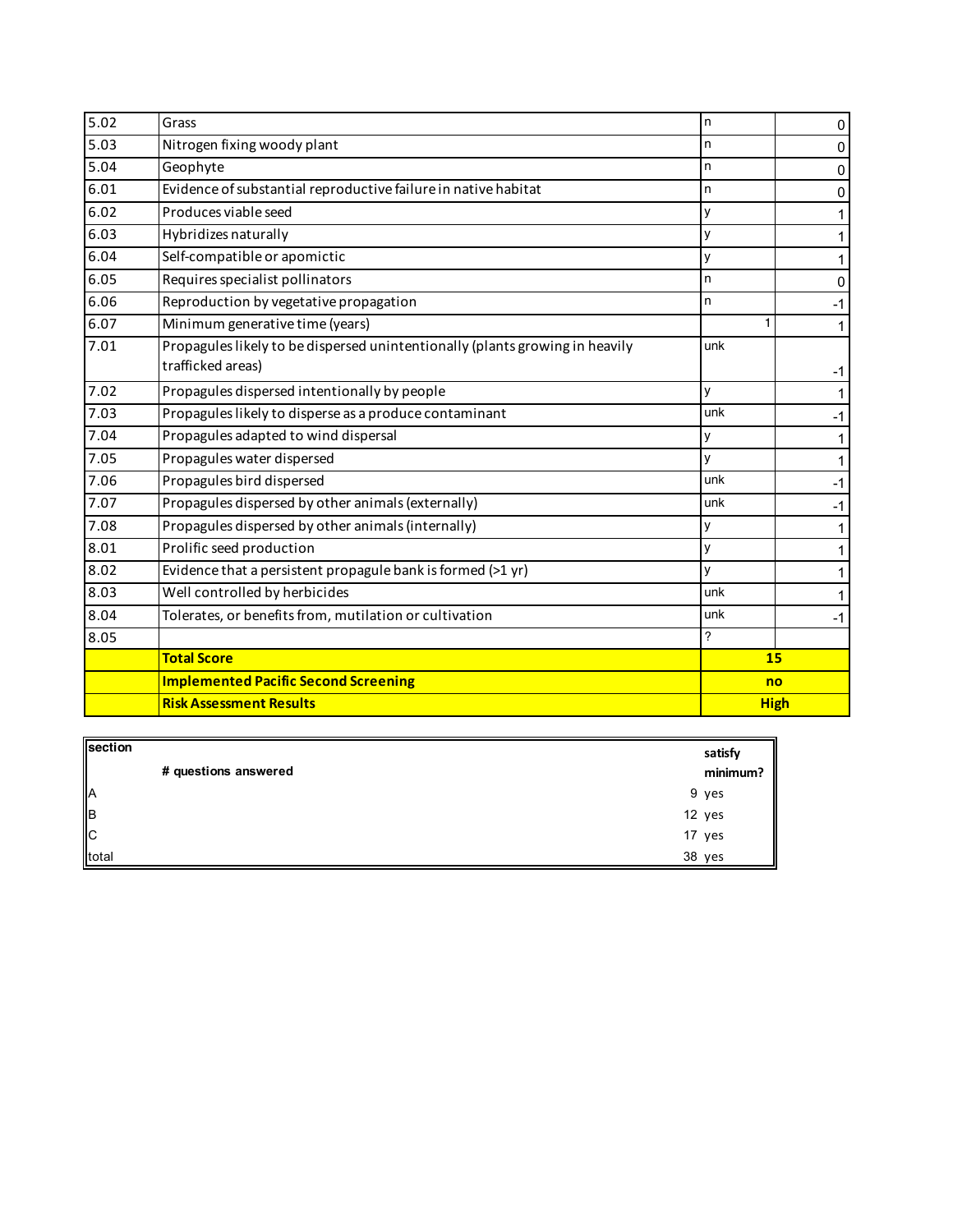|      | Reference                                                                                                                                                                                                                                                                                                                                                                                                                                                                                                                                                                                                                                 | Source data                                                                                                                                                                                                                                                                                                                                       |
|------|-------------------------------------------------------------------------------------------------------------------------------------------------------------------------------------------------------------------------------------------------------------------------------------------------------------------------------------------------------------------------------------------------------------------------------------------------------------------------------------------------------------------------------------------------------------------------------------------------------------------------------------------|---------------------------------------------------------------------------------------------------------------------------------------------------------------------------------------------------------------------------------------------------------------------------------------------------------------------------------------------------|
| 1.01 |                                                                                                                                                                                                                                                                                                                                                                                                                                                                                                                                                                                                                                           | cultivated but no evidence of selection for reduced invasive<br>traits                                                                                                                                                                                                                                                                            |
| 1.02 |                                                                                                                                                                                                                                                                                                                                                                                                                                                                                                                                                                                                                                           | skip to 2.01                                                                                                                                                                                                                                                                                                                                      |
| 1.03 |                                                                                                                                                                                                                                                                                                                                                                                                                                                                                                                                                                                                                                           | skip to 2.01                                                                                                                                                                                                                                                                                                                                      |
| 2.01 | 1. PERAL NAPPFAST Global Plant Hardiness<br>(http://www.nappfast.org/Plant_hardiness/NAPPFAST%20Globa<br>l %20zones/10-<br>year%20climate/PLANT_HARDINESS_10YR%20lgnd.tif). 2. USDA,<br>ARS, National Genetic Resources Program. Germplasm Resources<br>Information Network - (GRIN) [Online Database]. National<br>Germplasm Resources Laboratory, Beltsville, Maryland.<br>http://www.ars-grin.gov/cgi-bin/npgs/html/taxon.pl?409896<br>(16 August 2018). 3. Efloras. Flora of China.<br>http://www.efloras.org/flora_page.aspx?flora_id=2. Accessed 16<br>August 2018. 4. GBIF(https://www.gbif.org/species/2984538<br>accessed 9/27). | No computer analysis was performed. 1. Global hardiness zone:<br>(3-?)4-13. 2. Distributional range: probable origin Asia (s. & c.).<br>3. Native to Asia. Originated in temperate central Asia. 4. Global<br>distribution across Europe, Asia, North America (widespread),<br>some distribution in South America, Australia, and Africa.         |
| 2.02 |                                                                                                                                                                                                                                                                                                                                                                                                                                                                                                                                                                                                                                           | No computer analysis was performed. Distribution including<br>native range is well known; refer to 2.01 source data.                                                                                                                                                                                                                              |
| 2.03 | 1. Köppen-Geiger climate map (http://www.hydrol-earth-<br>syst- sci.net/11/1633/2007/hess-11-1633-2007.pdf). 2.<br>Efloras. Flora of China.<br>http://www.efloras.org/flora_page.aspx?flora_id=2.<br>Accessed 7 August 2014. 3. CAB International, 2010.<br>Cannabis sativa [Author unknown]. Invasive Species<br>Compendium. Wallingford, UK: CAB International.<br>http://www.cabi.org/publishing-products/compendia/.                                                                                                                                                                                                                  | 1. Distribution in the native and cultivated range is globally<br>widespread; occurs in more than 3 climactic groups including<br>Af, Aw, and Cfa (3 of 4 zones found in Florida). 2. Occurs 0-2000<br>m. 3. C. sativa grows from sea level to 3700 m in altitude, and<br>from the equator to approximately 63° latitude (such as in<br>Finland). |
| 2.04 | 1. World Climate Maps. http://www.climate-charts.com/World-<br>Climate-Maps.html. Accessed 16 August 2018. 2. CAB<br>International, 2010. Cannabis sativa [Author unknown].<br>Invasive Species Compendium. Wallingford, UK: CAB<br>International. http://www.cabi.org/publishing-<br>products/compendia/.                                                                                                                                                                                                                                                                                                                                | 1. Occurs in native and cultivated areas with mean annual<br>precipitation ≤40"-70"≥. 2. Duke (1985) found that C. sativa<br>has optimum growth in areas receiving an annual rainfall of<br>970 mm.                                                                                                                                               |
| 2.05 | 1. USDA, ARS, National Genetic Resources Program.<br>Germplasm Resources Information Network - (GRIN) [Online<br>Database]. National Germplasm Resources Laboratory,<br>Beltsville, Maryland. http://www.ars-grin.gov/cgi-<br>bin/npgs/html/taxon.pl?409896 (16 August 2018). 2. Efloras.<br>Flora of China.<br>http://www.efloras.org/flora_page.aspx?flora_id=2. Accessed<br>16 August 2018.                                                                                                                                                                                                                                            | 1. Widely cultivated. 2. Introduced; has been reported as<br>cultivated illegally and as apparently ruderal in all provinces and<br>states except Alaska. It seems to be best established in the<br>prairies and plains of central North America.                                                                                                 |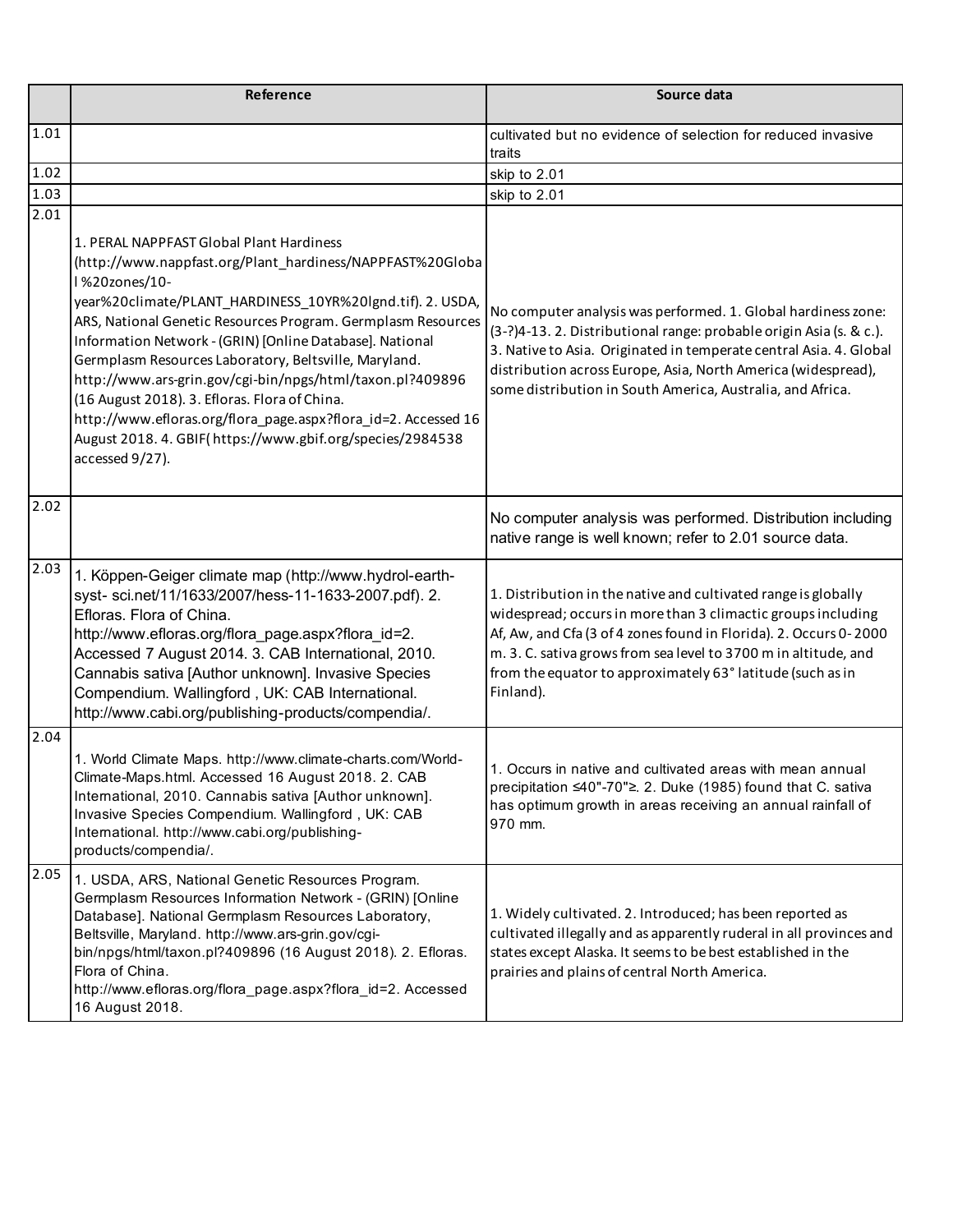| 3.01 | 1. USDA, ARS, National Genetic Resources Program.<br>Germplasm Resources Information Network - (GRIN) [Online<br>Database]. National Germplasm Resources Laboratory,<br>Beltsville, Maryland. http://www.ars-grin.gov/cgi-<br>bin/npgs/html/taxon.pl?409896 (16 August 2018). 2. Efloras.<br>Flora of China. 3. Mack, Richard N. "Plant naturalizations and<br>invasions in the eastern United States: 1634-1860." Annals of<br>the Missouri Botanical Garden (2003): 77-90.<br>http://www.efloras.org/flora_page.aspx?flora_id=2. Accessed<br>16 August 2018. | 1. Widely naturalized. 2. Principal naturalized range: Canada<br>(Ont., Que.); USA: (AR, CT, DE, IL, IN, IA, KS, KY, ME, MD, MA, MI,<br>MN, MO, NE, NH, NJ, NY, ND., OH, OK, PA, RI, SD, VT, VA, WV,<br>WI). 3. Cannabis sativa is widely naturalized in the eastern half of<br>the U.S. north of the 37° latitude (Haney & Bazzaz, 1970)                                                                                                                                                                                                                                                                                                                                                                                                                                                      |
|------|----------------------------------------------------------------------------------------------------------------------------------------------------------------------------------------------------------------------------------------------------------------------------------------------------------------------------------------------------------------------------------------------------------------------------------------------------------------------------------------------------------------------------------------------------------------|------------------------------------------------------------------------------------------------------------------------------------------------------------------------------------------------------------------------------------------------------------------------------------------------------------------------------------------------------------------------------------------------------------------------------------------------------------------------------------------------------------------------------------------------------------------------------------------------------------------------------------------------------------------------------------------------------------------------------------------------------------------------------------------------|
| 3.02 | 1. Efloras. Flora of China.<br>http://www.efloras.org/flora_page.aspx?flora_id=2. Accessed<br>16 August 2018. 2. Plants for our Future<br>(https://pfaf.org/USER/Plant.aspx?LatinName=Cannabis+sativ<br>a accessed 9/28/2018). 3. Star Tribune "Nuisance grows like a<br>weed in metro" (http://www.startribune.com/nuisance-grows-<br>like-a-weed-in-metro/83213597/ accessed 9/28/2018) 4.<br>Parsons, William Thomas, William Thomas Parsons, and E. G.<br>Cuthbertson. Noxious weeds of Australia. CSIRO publishing,<br>2001.                              | 1. Well-manured, moist farmyards, and in open habitats, waste<br>places (roadsides, railways, vacant lots), occasionally in fallow<br>fields and open woods 2. It is occasionally found as a casual on<br>waste ground in Britain. It is especially found as a weed of<br>nitrogen-rich soils near human habitations. 3. "Wild marijuana<br>is growing along railroad tracks and roadsides, in abandoned lots<br>and open fields, along fences and beneath stop signs." ""This is<br>hemp, the stuff farmers grew a century ago, and not the<br>hydroponically grown, super-potent stuff that you find coming<br>from Canada," Stanek said. "There's a reason they call it weed." 4.<br>Occurs in disturbed situations such as stream banks, roadsides,<br>fence lines and neglected pastures. |
| 3.03 | 1. Holm et al. A Geographical Atlas of World Weeds. New<br>York: John Wiley & Sons. 1979. Print.                                                                                                                                                                                                                                                                                                                                                                                                                                                               | Insufficient evidence 1. Listed as a serious weed in AFG, and a<br>principal weed in AUS, CHN, HK, PK, PR.                                                                                                                                                                                                                                                                                                                                                                                                                                                                                                                                                                                                                                                                                     |
| 3.04 | 1. USDA, ARS, National Genetic Resources Program.<br>Germplasm Resources Information Network - (GRIN) [Online<br>Database]. National Germplasm Resources Laboratory,<br>Beltsville, Maryland. http://www.ars-grin.gov/cgi-<br>bin/npgs/html/taxon.pl?409896 (16 August 2018).                                                                                                                                                                                                                                                                                  | 1. Species restricted as a state noxious weed. A declared<br>terrestrial noxious weed and/or noxious-weed seed in these U.S.<br>states: IL*, IN*, MN*°, MO*, ND°, PA*°, WV* (*Terrestrial; °In<br>seed.).                                                                                                                                                                                                                                                                                                                                                                                                                                                                                                                                                                                      |
| 3.05 |                                                                                                                                                                                                                                                                                                                                                                                                                                                                                                                                                                | Cannabis sativa is the only species in Cannabis, although<br>Cannabis indica L. is sometimes recognized as separate species<br>representing the morphologically and chemically distinct drug<br>types from Afghanistan and Pakistan. Great variation exists in<br>Cannabis as a result of selection for fibre, oilseed or<br>resin.*This*variation*is*further*enhanced*by*the*ease*of*cros<br>sing*between*these*plant*<br>types*making*all*subspecific*classifications*inexact.*                                                                                                                                                                                                                                                                                                              |
| 4.01 | USDA Plant Profile description for Cannabis sativa<br>https://plants.usda.gov/core/profile?symbol=CANNA Access<br>date 16 August 2018                                                                                                                                                                                                                                                                                                                                                                                                                          | these structures are not mentioned in any plant descriptions                                                                                                                                                                                                                                                                                                                                                                                                                                                                                                                                                                                                                                                                                                                                   |
| 4.02 |                                                                                                                                                                                                                                                                                                                                                                                                                                                                                                                                                                | no evidence                                                                                                                                                                                                                                                                                                                                                                                                                                                                                                                                                                                                                                                                                                                                                                                    |
| 4.03 | 1. USDA, ARS, National Genetic Resources Program.<br>Germplasm Resources Information Network - (GRIN) [Online<br>Database]. National Germplasm Resources Laboratory,<br>Beltsville, Maryland. http://www.ars-grin.gov/cgi-<br>bin/npgs/html/taxon.pl?409896 (16 August 2018).                                                                                                                                                                                                                                                                                  | Family: Cannabaceae (not a parasitic family).                                                                                                                                                                                                                                                                                                                                                                                                                                                                                                                                                                                                                                                                                                                                                  |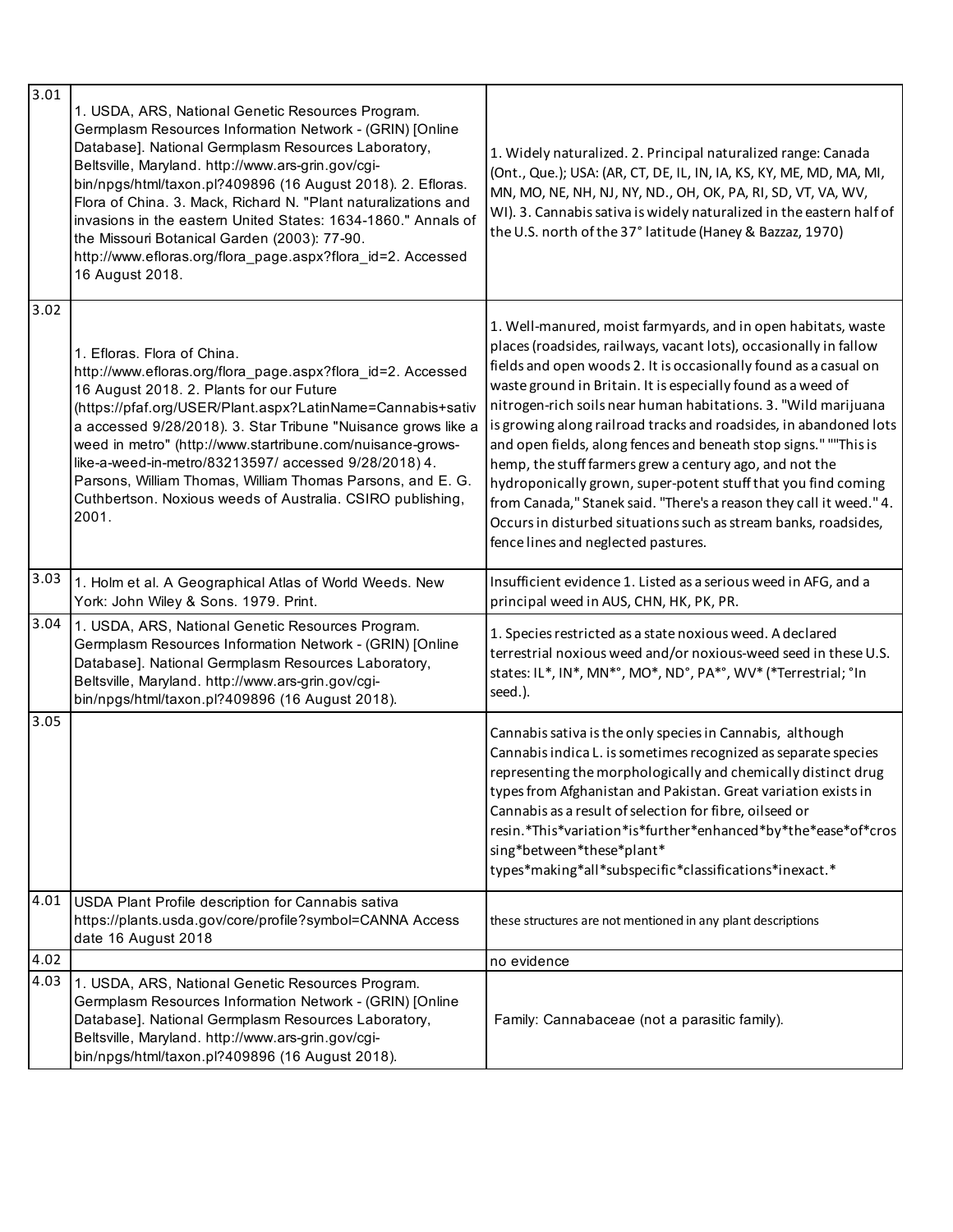| 4.04<br>4.05 | 1. CAB International, 2010. Cannabis sativa [Author<br>unknown]. Invasive Species Compendium. Wallingford, UK:<br>CAB International. http://www.cabi.org/publishing-<br>products/compendia/. 2. Clarke, RC. Marijuana Botany: An<br>Advanced Study: The Propagation and Breeding of Distinctive<br>Cannabis. Berkeley: Ronin Publishing, Inc., 1981.                                                                                                                                                                                                                        | there is evidence that C. sativa is used as fodder/animal feed,<br>it is not know if it is preferred when grazers and browsers have<br>a choice of species. 2. Various herbarious animals prey on<br>Cannabis. Small rodents and birds eat the seeds and sprouts,<br>while rabbits and such grazing animals as deer eat larger<br>seedlings.                                                                                                                                                                                                                                                                                                                                                                                                                                                                                                                                                                                                                 |
|--------------|-----------------------------------------------------------------------------------------------------------------------------------------------------------------------------------------------------------------------------------------------------------------------------------------------------------------------------------------------------------------------------------------------------------------------------------------------------------------------------------------------------------------------------------------------------------------------------|--------------------------------------------------------------------------------------------------------------------------------------------------------------------------------------------------------------------------------------------------------------------------------------------------------------------------------------------------------------------------------------------------------------------------------------------------------------------------------------------------------------------------------------------------------------------------------------------------------------------------------------------------------------------------------------------------------------------------------------------------------------------------------------------------------------------------------------------------------------------------------------------------------------------------------------------------------------|
| 4.06         |                                                                                                                                                                                                                                                                                                                                                                                                                                                                                                                                                                             |                                                                                                                                                                                                                                                                                                                                                                                                                                                                                                                                                                                                                                                                                                                                                                                                                                                                                                                                                              |
|              | 1. CAB International, 2010. Cannabis sativa [Author<br>unknown]. Invasive Species Compendium. Wallingford, UK:<br>CAB International. http://www.cabi.org/publishing-<br>products/compendia/. 2. Wulijami-Soetjipto, N., Subarnas, A.,<br>Horsten, S.F.A.J. & Stutterheim, N.C., 1999. Cannabis sativa<br>L.[Internet] Record from Proseabase. de Padua, L.S.,<br>Bunyapraphatsara, N. and Lemmens, R.H.M.J. (Editors).<br>PROSEA (Plant Resources of South-East Asia) Foundation,<br>Bogor, Indonesia. http://www.proseanet.org. Accessed from<br>Internet: 16 August 2018. | 1. Fusarium oxysporum f.sp. cannabis, Phomopsis cannabina,<br>Phomopsis ganjae. 2. Diseases and pests in hemp may be<br>plant specific or general. Reported damage by hemp-specific<br>organisms are from Grapholitha delineana, Melaspora<br>cannabina, Phorodon cannabis, Psylliodes attenuata and<br>Septoria cannabis. Seeds of hemp may be infected by the<br>parasitic Orobanche racemosa L. or hemp killer. The most<br>important non-specific diseases and pests in hemp are:<br>Botrytis cinerea, Ostrinia nubilalis and Sclerotinia sclerotiorum.<br>Yield may also be depressed by Cuscuta europaea L.,<br>Fusarium spp., Ditylenchus dipsaci, Tetranychus urticae, some<br>insects of the Noctuidae and larvae of Agriotes lineata,<br>Melolontha melolontha and Tipula paludosa. Hemp may also<br>suffer from nematodes such as Meloidogyne hapla in northern<br>Europe and, in northern India Neottolenchus clarus and<br>Quinsulcius similis. |
| 4.07         |                                                                                                                                                                                                                                                                                                                                                                                                                                                                                                                                                                             | no evidence                                                                                                                                                                                                                                                                                                                                                                                                                                                                                                                                                                                                                                                                                                                                                                                                                                                                                                                                                  |
| 4.08         |                                                                                                                                                                                                                                                                                                                                                                                                                                                                                                                                                                             | no evidence                                                                                                                                                                                                                                                                                                                                                                                                                                                                                                                                                                                                                                                                                                                                                                                                                                                                                                                                                  |
| 4.09         | 1. CAB International, 2010. Cannabis sativa [Author<br>unknown]. Invasive Species Compendium. Wallingford, UK:<br>CAB International. http://www.cabi.org/publishing-<br>products/compendia/                                                                                                                                                                                                                                                                                                                                                                                 | Grows well in bright sunlight. McPartland et al. (2000)<br>describes best plant growth at 14,000-18,000 lx, or 215 W/m.                                                                                                                                                                                                                                                                                                                                                                                                                                                                                                                                                                                                                                                                                                                                                                                                                                      |
| 4.10         | 1. CAB International, 2010. Cannabis sativa [Author<br>unknown]. Invasive Species Compendium. Wallingford, UK:<br>CAB International. http://www.cabi.org/publishing-<br>products/compendia/                                                                                                                                                                                                                                                                                                                                                                                 | "Grows well in nutrient rich, well drained, well structured, silty<br>loam soil with high organic matter. The plant is a nitrophile and<br>requires much nutrients. Able to tolerate dry conditions,<br>although it does not thrive; grows poorly in wetlands or<br>saturated soil."                                                                                                                                                                                                                                                                                                                                                                                                                                                                                                                                                                                                                                                                         |
| 4.11         |                                                                                                                                                                                                                                                                                                                                                                                                                                                                                                                                                                             | no evidence of this behavior                                                                                                                                                                                                                                                                                                                                                                                                                                                                                                                                                                                                                                                                                                                                                                                                                                                                                                                                 |
| 4.12         |                                                                                                                                                                                                                                                                                                                                                                                                                                                                                                                                                                             | no evidence                                                                                                                                                                                                                                                                                                                                                                                                                                                                                                                                                                                                                                                                                                                                                                                                                                                                                                                                                  |
| 5.01         | USDA, ARS, National Genetic Resources Program.<br>Germplasm Resources Information Network - (GRIN) [Online<br>Database]. National Germplasm Resources Laboratory,<br>Beltsville, Maryland. http://www.ars-grin.gov/cgi-<br>bin/npgs/html/taxon.pl?409896 (17 August 2018).                                                                                                                                                                                                                                                                                                  | Family: Cannabaceae (not a parasitic family)                                                                                                                                                                                                                                                                                                                                                                                                                                                                                                                                                                                                                                                                                                                                                                                                                                                                                                                 |
| 5.02         | USDA Plant Profile description for Cannabis sativa<br>https://plants.usda.gov/core/profile?symbol=CANNA Access<br>date 16 August 2018                                                                                                                                                                                                                                                                                                                                                                                                                                       | Family: Cannabaceae                                                                                                                                                                                                                                                                                                                                                                                                                                                                                                                                                                                                                                                                                                                                                                                                                                                                                                                                          |
| 5.03         | USDA Plant Profile description for Cannabis sativa<br>https://plants.usda.gov/core/profile?symbol=CANNA Access<br>date 16 August 2018                                                                                                                                                                                                                                                                                                                                                                                                                                       | Family: Cannabaceae                                                                                                                                                                                                                                                                                                                                                                                                                                                                                                                                                                                                                                                                                                                                                                                                                                                                                                                                          |
| 5.04         | CAB International, 2010. Cannabis sativa [Author unknown].<br>Invasive Species Compendium. Wallingford, UK: CAB<br>International. http://www.cabi.org/publishing-<br>products/compendia/                                                                                                                                                                                                                                                                                                                                                                                    | Family: Cannabaceae; The root system is vigorous and<br>centred by a taproot.                                                                                                                                                                                                                                                                                                                                                                                                                                                                                                                                                                                                                                                                                                                                                                                                                                                                                |
| 6.01         |                                                                                                                                                                                                                                                                                                                                                                                                                                                                                                                                                                             | no evidence                                                                                                                                                                                                                                                                                                                                                                                                                                                                                                                                                                                                                                                                                                                                                                                                                                                                                                                                                  |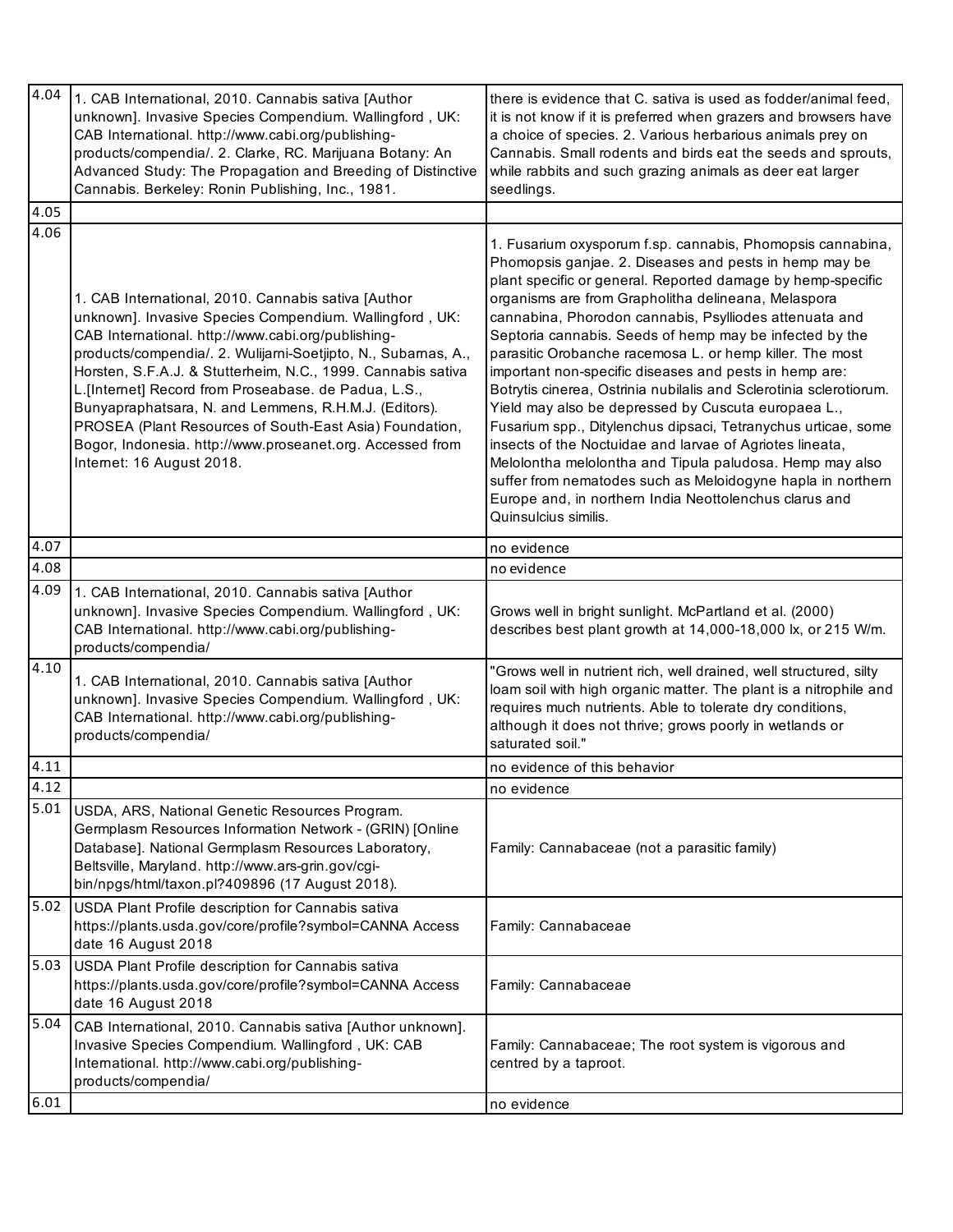| 6.02 | 1. CAB International, 2010. Cannabis sativa [Author<br>unknown]. Invasive Species Compendium. Wallingford, UK:<br>CAB International. http://www.cabi.org/publishing-<br>products/compendia/. 2. Wulijarni-Soetjipto, N., Subarnas, A.,<br>Horsten, S.F.A.J. & Stutterheim, N.C., 1999. Cannabis sativa<br>L.[Internet] Record from Proseabase. de Padua, L.S.,<br>Bunyapraphatsara, N. and Lemmens, R.H.M.J. (Editors).<br>PROSEA (Plant Resources of South-East Asia) Foundation,<br>Bogor, Indonesia. http://www.proseanet.org. Accessed from<br>Internet: 17 August 2018. | Seed germinates 3-7 days after absorbing water. 2. Hemp is<br>usually raised from seed. The seed germinates at low<br>temperatures, but not below 1°C.                                                                                                                                                                            |
|------|------------------------------------------------------------------------------------------------------------------------------------------------------------------------------------------------------------------------------------------------------------------------------------------------------------------------------------------------------------------------------------------------------------------------------------------------------------------------------------------------------------------------------------------------------------------------------|-----------------------------------------------------------------------------------------------------------------------------------------------------------------------------------------------------------------------------------------------------------------------------------------------------------------------------------|
| 6.03 | 1. CAB International, 2010. Cannabis sativa [Author unknown].<br>Invasive Species Compendium. Wallingford, UK: CAB<br>International. http://www.cabi.org/publishingH<br>products/compendia/. 2. Jansen, P.C.M., 2006. Cannabis sativa<br>L. [Internet] Record from PROTA4U. Schmelzer, G.H. & GuribH<br>Fakim, A. (Editors). PROTA (Plant Resources of Tropical Africa /<br>Ressources végétales de l'Afrique tropicale), Wageningen,<br>Netherlands. < http://www.prota4u.org/search.asp>. Accessed<br>11 August 2014.                                                      | 1. Cannabis segregates can interbreed and hybridize, as<br>shown by X Cannabis intersita Sojak. 2. Genetic variability is<br>large. Production of large amounts of pollen and wind<br>pollination tend to lead to extensive genetic exchange<br>between different domesticated types and between<br>domesticated and wild plants. |
| 6.04 | 1. Wulijarni-Soetjipto, N., Subarnas, A., Horsten, S.F.A.J. &<br>Stutterheim, N.C., 1999. Cannabis sativa L.[Internet] Record<br>from Proseabase. de Padua, L.S., Bunyapraphatsara, N. and<br>Lemmens, R.H.M.J. (Editors). PROSEA (Plant Resources of<br>South-East Asia) Foundation, Bogor, Indonesia.<br>http://www.proseanet.org. Accessed from Internet: 17 August<br>2018                                                                                                                                                                                               | "1. Hemp is normally dioecious, but monoecious cultivars have<br>been bred; the two sexes are normally indistinguishable<br>before flowering. Between plants and in individual plants,<br>flowering is more synchronized at shorter daylength and<br>higher temperatures. Hemp is self compatible."                               |
| 6.05 | Ernest Small, Tanya Antle. A Preliminary Study of Pollen<br>Dispersal in Cannabis sativa in Relation to Wind Direction.<br>Journal of Industrial Hemp, Vol. 8(2) 2003<br>http://www.haworthpress.com/store/product.asp?sku=J237<br>10.1300/J237v08n02_03 Access date 17 August 2018                                                                                                                                                                                                                                                                                          | "Hemp is exclusively a wind-pollinated plant. Although bees<br>will collect the pollen, they are not attracted to the female<br>flowers. Hemp pollen can be carried long distances by the<br>wind."                                                                                                                               |
| 6.06 |                                                                                                                                                                                                                                                                                                                                                                                                                                                                                                                                                                              | Naturally increasing by vegetative means is not known.                                                                                                                                                                                                                                                                            |
| 6.07 | CAB International, 2010. Cannabis sativa [Author unknown].<br>Invasive Species Compendium. Wallingford, UK: CAB<br>International. http://www.cabi.org/publishing-<br>products/compendia/.                                                                                                                                                                                                                                                                                                                                                                                    | "Hemp is an annual herb and has a growth period of 2-10<br>months."                                                                                                                                                                                                                                                               |
| 7.01 |                                                                                                                                                                                                                                                                                                                                                                                                                                                                                                                                                                              | no evidence                                                                                                                                                                                                                                                                                                                       |
| 7.02 | 1. Parsons, William Thomas, William Thomas Parsons, and E.<br>G. Cuthbertson. Noxious weeds of Australia. CSIRO<br>publishing, 2001.                                                                                                                                                                                                                                                                                                                                                                                                                                         | Currently and historically, fertile Cannabis being planted in<br>multiple regions 1. the majority of spread is by deliberate<br>human action.                                                                                                                                                                                     |
| 7.03 |                                                                                                                                                                                                                                                                                                                                                                                                                                                                                                                                                                              | no evidence                                                                                                                                                                                                                                                                                                                       |
| 7.04 | Ernest Small, Tanya Antle. A Preliminary Study of Pollen<br>Dispersal in Cannabis sativa in Relation to Wind Direction.<br>Journal of Industrial Hemp, Vol. 8(2) 2003<br>https://pdfs.semanticscholar.org/c9ec/c950ba86efa252469e94<br>3332b82e1c445163.pdf Access date 17 August 2018                                                                                                                                                                                                                                                                                       | "Hemp is exclusively a wind-pollinated plant. Although bees<br>will collect the pollen, they are not attracted to the female<br>flowers. Hemp pollen can be carried long distances by the<br>wind."                                                                                                                               |
| 7.05 | Henderson, M., Fourie, D.M.C. & Wells, M.J. 1987. Declared<br>weeds and alien invader plants in South Africa. Department of<br>Agriculture & Water Supply. Pretoria.<br>http://pza.sanbi.org/cannabis-sativa Access date 17 August<br>2018                                                                                                                                                                                                                                                                                                                                   | "seed is dispersed by wind and water."                                                                                                                                                                                                                                                                                            |